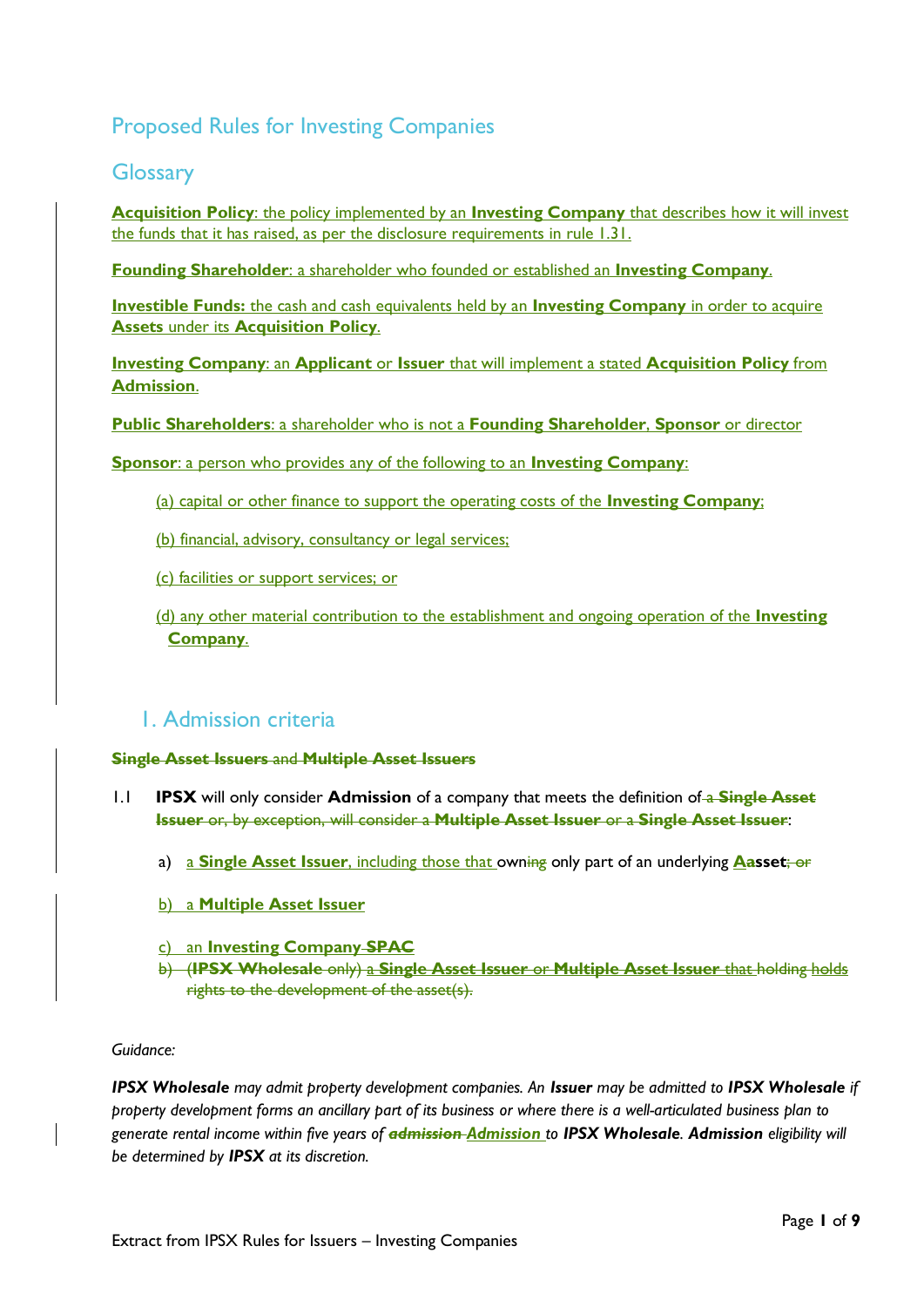Appointment and retention of an Approved Valuer

1.8 An **Applicant** must appoint and retain an **Approved Valuer**. A list of **Approved Valuers**  $\frac{c}{\tan \theta}$ found is published on the **IPSX** website.

*Guidance:* 

*This rule does not apply to an Investing Company that has not yet acquired any assets. Such an Investing Company is required to appoint an Approved Valuer:*

- *a) before acquiring its first Asset, if the acquisition is a significant transaction, or*
- *b) from the time that it acquires its first Asset, if the acquisition is not a significant transaction.*

## **Investing Companies**

1.30 The assets which an **Investing Company** intends to acquire must be real estate or infrastructure assets which have a commercial purpose and which show a sufficient degree of commonality in order for the **Investing Company** to be eligible for **Admission**.

*Guidance: Commonality of assets may be demonstrated by factors such as:*

- *i. type/sector;*
- *ii. tenant(s);*
- *iii. geographic location;*
- *iv. common financial performance; or*
- *v. master lease*

1.31 Prior to **Admission**, an **Investing Company** must have a clearly articulated **Acquisition Policy**. This must describe as a minimum, with respect to the assets it intends to acquire:

- their purpose
- the total value of those assets
- an estimate of the total income they will generate
- the range of sizes and values of each individual asset
- their quantity,
- their locations

### In addition, the **Acquisition Policy** must also include:

- the anticipated timescale for the completion of those acquisitions:
- the maximum amount of leverage the **Issuer** will undertake (note that this should not normally exceed 80%);
- its plans for raising additional capital post-**Admission**, if applicable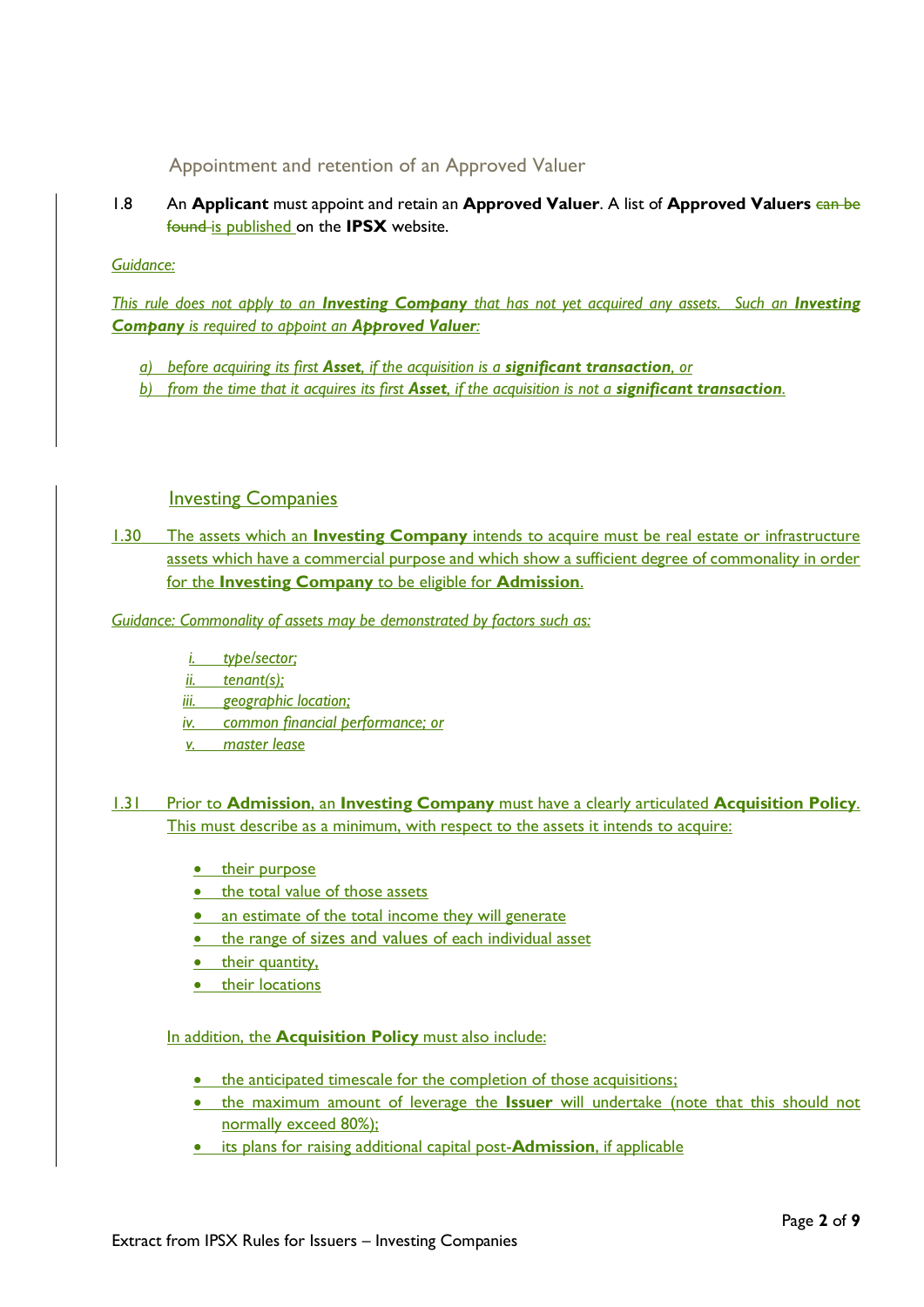### *Guidance:*

*The first acquisition must be completed within two years of the Investing Company's date of Admission.*

- 1.32 Prior to **Admission** an **Investing Company** must have adequate binding arrangements in place with an independent third party to ensure that the aggregate gross cash proceeds received in consideration for the shares it has issued are protected from being used for any purpose other than the following:
	- (a) to provide the consideration for an acquisition being made in accordance with the Investing Company's Acquisition Policy. Where the acquisition is a **[reverse takeover](https://www.handbook.fca.org.uk/handbook/glossary/G1823.html)**, it must also have been approved by:
		- (i) its board in accordance with rule 3.61; and
		- (ii) its **Public [Shareholders](https://www.handbook.fca.org.uk/handbook/glossary/G3551p.html)** in accordance with rule 3.62;
	- (b) to provide the consideration for any other takeover that redeem or purchase [listed](https://www.handbook.fca.org.uk/handbook/glossary/G658.html) [shares](https://www.handbook.fca.org.uk/handbook/glossary/G1078.html) held by **Public [Shareholders](https://www.handbook.fca.org.uk/handbook/glossary/G3551p.html)** following the exercise of the right to be redeemed or purchased referred to in rule 1.34;
	- (c) to be distributed to **Public [Shareholders](https://www.handbook.fca.org.uk/handbook/glossary/G3551p.html)** if that a [reverse takeover](https://www.handbook.fca.org.uk/handbook/glossary/G1823.html) has not been completed by the date specified in rule 1.33; or
	- (d) to return capital to **Public [Shareholders](https://www.handbook.fca.org.uk/handbook/glossary/G3551p.html)** public shareholders in the event of a winding up of the [company,](https://www.handbook.fca.org.uk/handbook/glossary/G190.html) provided that a specified amount or proportion of such proceeds may be excluded from the amount which is protected, and may be retained to be used by the **Investing Company** to fund its operations, where that amount or proportion has been disclosed in the [prospectus](https://www.handbook.fca.org.uk/handbook/glossary/G924.html) published in relation to the [admission](https://www.handbook.fca.org.uk/handbook/glossary/G1728.html) to [listing](https://www.handbook.fca.org.uk/handbook/glossary/G661.html) of the **Investing Company's [shares;](https://www.handbook.fca.org.uk/handbook/glossary/G1078.html)**
- 1.33 the **[Investing Company's](https://www.handbook.fca.org.uk/handbook/glossary/G4581s.html)** [constitution](https://www.handbook.fca.org.uk/handbook/glossary/G1757.html) must provide that if the **[Investing Company](https://www.handbook.fca.org.uk/handbook/glossary/G4581s.html)** has not completed its first acquisition within two years of the date of **Admission** it will cease operations, cancel its **Admission** to **IPSX** and distribute the aggregate gross cash proceeds received in consideration for the shares it has issued are returned to **Public [Shareholders](https://www.handbook.fca.org.uk/handbook/glossary/G3551p.html)** shareholders as soon as possible.

### *Guidance:*

*Provided that shareholder approval has been received within two years of the date of Admission, the Investing [Company's](https://www.handbook.fca.org.uk/handbook/glossary/G4581s.html) [constitution](https://www.handbook.fca.org.uk/handbook/glossary/G1757.html) may provide that the period of two years referred to in this rule may be extended by:* 

- *(a) a further period of up to one year provided that the approval of Public [Shareholders](https://www.handbook.fca.org.uk/handbook/glossary/G3551p.html) for a [reverse](https://www.handbook.fca.org.uk/handbook/glossary/G1823.html)  [takeover](https://www.handbook.fca.org.uk/handbook/glossary/G1823.html) has been obtained;*
- *(b) a further period of up to 6 months, in addition to or instead of, the period referred to in (a) provided that the approval of Public [Shareholders](https://www.handbook.fca.org.uk/handbook/glossary/G3551p.html) for a [reverse takeover](https://www.handbook.fca.org.uk/handbook/glossary/G1823.html) has been obtained but the [reverse takeover](https://www.handbook.fca.org.uk/handbook/glossary/G1823.html) has not completed;*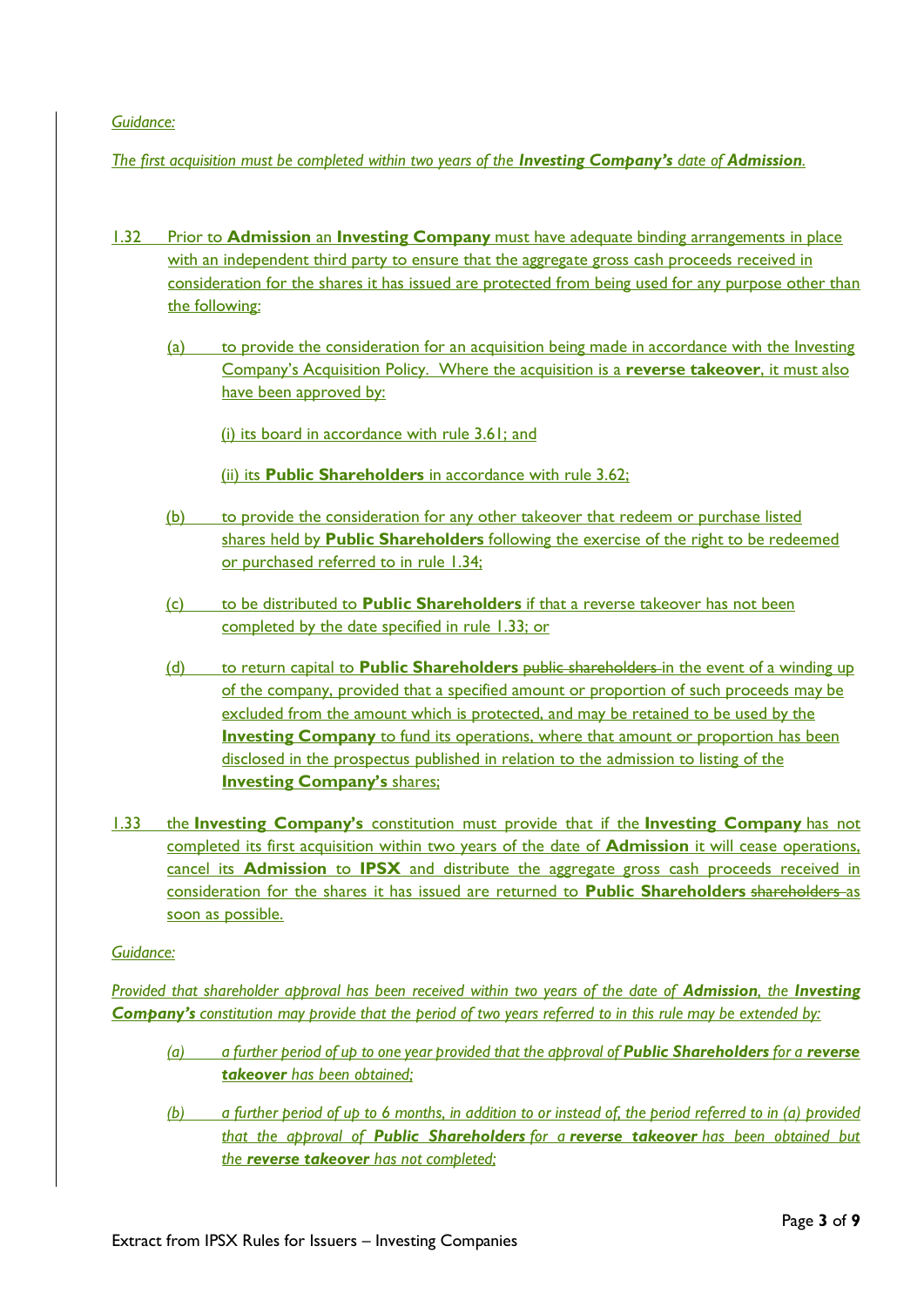*Any such extension must be notified to a Regulatory Information Service before it takes effect.*

- 1.34 The **Investing Company** must provide its shareholders with the right to require the **[Investing](https://www.handbook.fca.org.uk/handbook/glossary/G4581s.html)  [Company](https://www.handbook.fca.org.uk/handbook/glossary/G4581s.html)** to redeem or otherwise purchase their [shares](https://www.handbook.fca.org.uk/handbook/glossary/G1078.html) for a pre-determined amount, which is exercisable:
	- (a) at the discretion of the shareholder prior to completion of a **[reverse takeover](https://www.handbook.fca.org.uk/handbook/glossary/G1823.html)**; and
	- (b) whether or not the shareholder voted in favour of the **[reverse takeover](https://www.handbook.fca.org.uk/handbook/glossary/G1823.html)** on any shareholder resolution to approve the transaction;
- 1.35 The **[Investing Company](https://www.handbook.fca.org.uk/handbook/glossary/G4581s.html)** must disclose the matters set out in rules 1.32 to 1.34 in it[s prospectus](https://www.handbook.fca.org.uk/handbook/glossary/G924.html) or **Admission Document** published in relation to the **Admission** of the **[Investing Company](https://www.handbook.fca.org.uk/handbook/glossary/G4581s.html)**.
- 1.36 At the point of **Admission**, an **Investing Company** must generally have **Investible Funds** of at least £50 million.

## 3. Continuing Obligations

## Investing Companies

- 3.53 An **Investing Company** requires shareholder approval of any changes to its **Acquisition Policy** and the revised **Acquisition Policy** must be published.
- 3.54 An **Investing Company** must discuss the ongoing progress of the implementation of its **Acquisition Policy** at each annual general meeting and seek consent of its shareholders to continue with that policy. If consent is not given, then, promptly, amendments to the policy should be proposed and shareholder consent obtained.

### *Guidance:*

*Although an Investing Company is entitled to amend its Acquisition Policy, any changes made after the acquisition of the Investing Company's first Asset must ensure that the Investing Company continues to be consistent with the definition of a Single Asset Issuer or a Multiple Asset Issuer.* 

- 3.55 If an **Investing Company** completes the objectives(s) of its **Acquisition Policy**, and does not intend to continue making acquisitions, the **Issuer** will cease to be an **Investing Company** and instead become a **Single Asset Issuer** or a **Multiple Asset Issuer**.
- 3.56 After an **Investing Company** has acquired its first **Asset**, it must promptly appoint an **Approved Valuer**. From the time of the acquisition of its first **Asset** the **Investing Company** must obtain and publish annual and half-yearly **Red Book Valuations** in accordance with rules 3.37 – 3.40 of these **Rules**.

### *Guidance:*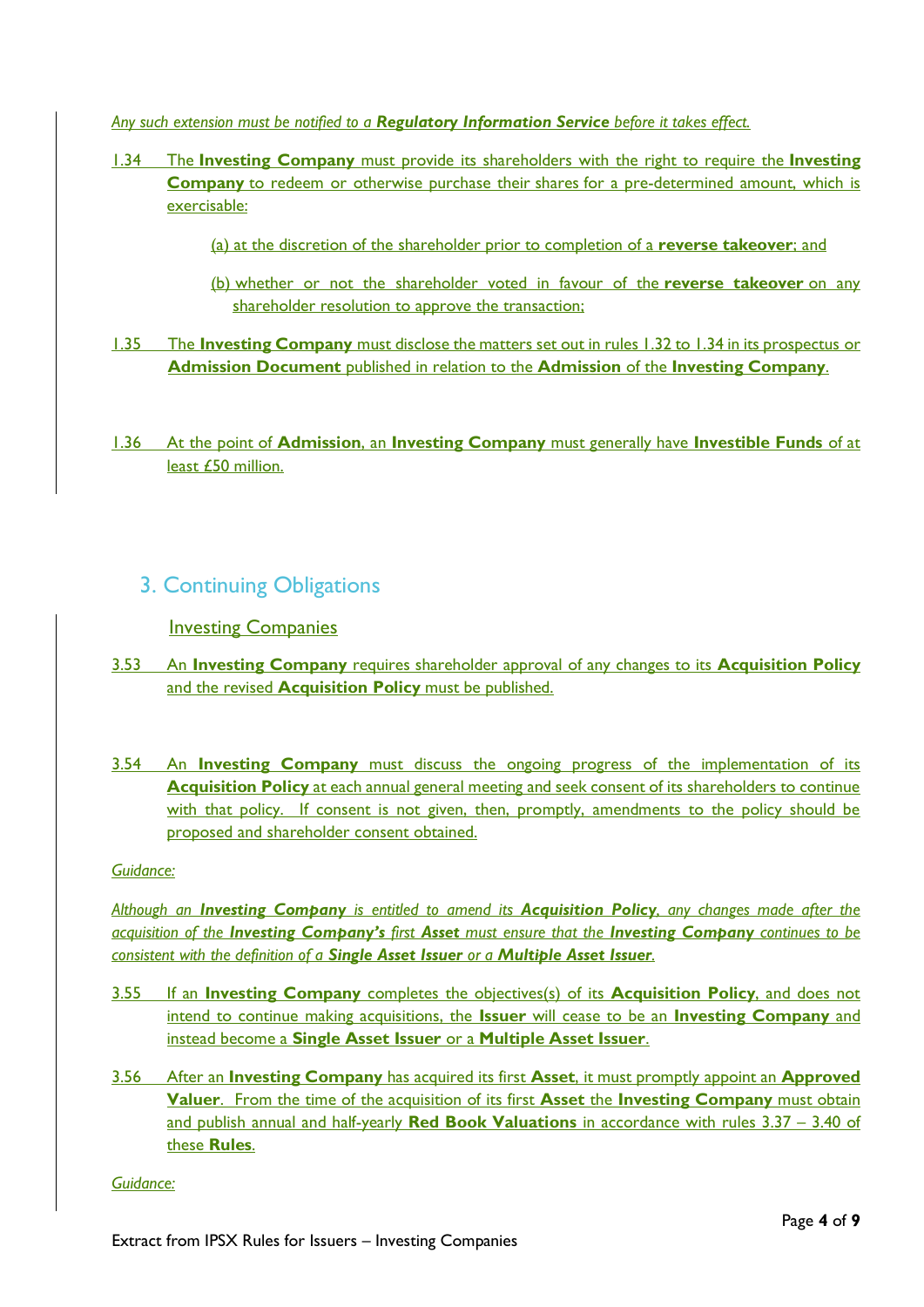*If an acquisition by an Investing Company meets the definition of a significant transaction, then an Approved Valuer must be appointed prior to the transaction and a Red Book Valuation published in accordance with these Rules.* 

- 3.57 The Board of an **Investing Company** must approve a **[reverse takeover](https://www.handbook.fca.org.uk/handbook/glossary/G1823.html)** before it is entered into. The following may not vote on the relevant board resolution:
	- (i) a [director,](https://www.handbook.fca.org.uk/handbook/glossary/G296.html) or an associate of a director, of the [target](https://www.handbook.fca.org.uk/handbook/glossary/G1843.html) or of a [subsidiary undertaking](https://www.handbook.fca.org.uk/handbook/glossary/G1144.html) of the [target;](https://www.handbook.fca.org.uk/handbook/glossary/G1843.html) and
	- (ii) any [director](https://www.handbook.fca.org.uk/handbook/glossary/G296.html) who has a conflict of interest in relation to the [target](https://www.handbook.fca.org.uk/handbook/glossary/G1843.html) or a subsidiary [undertaking](https://www.handbook.fca.org.uk/handbook/glossary/G1144.html) of the [target;](https://www.handbook.fca.org.uk/handbook/glossary/G1843.html)
- 3.58 The **Investing Company** must obtain the approval of its shareholders for a **[reverse takeover:](https://www.handbook.fca.org.uk/handbook/glossary/G1823.html)**

(a) either:

(i) before the [transaction](https://www.handbook.fca.org.uk/handbook/glossary/G1843.html) is entered into; or

(ii) if the transaction is ex $F$ pressed to be conditional on that approval, before  $\Theta$ it is completed; and

(b) Any **[Founding Shareholder](https://www.handbook.fca.org.uk/handbook/glossary/G3541f.html)**, **[Sponsor](https://www.handbook.fca.org.uk/handbook/glossary/G1838.html)** or [director](https://www.handbook.fca.org.uk/handbook/glossary/G296.html) must not vote on the relevant applicable shareholder- resolution;

- 3.59 An **Investing Company**, where any [director](https://www.handbook.fca.org.uk/handbook/glossary/G296.html) has a conflict of interest in relation to the [target](https://www.handbook.fca.org.uk/handbook/glossary/G1843.html) or a [subsidiary undertaking](https://www.handbook.fca.org.uk/handbook/glossary/G1144.html) of the [target,](https://www.handbook.fca.org.uk/handbook/glossary/G1843.html) must publish, in sufficient time before shareholder approval for a **[reverse takeover](https://www.handbook.fca.org.uk/handbook/glossary/G1823.html)** is sought, a statement by the board that:
	- (a) the proposed transaction is fair and reasonable as far as the **Public [Shareholders](https://www.handbook.fca.org.uk/handbook/glossary/G3551p.html)** of the **[Investing Company](https://www.handbook.fca.org.uk/handbook/glossary/G4581s.html)** are concerned; and
	- (b) the [directors](https://www.handbook.fca.org.uk/handbook/glossary/G296.html) have been so advised by an appropriately qualified and independent adviser;
- 3.60 The matters described in rules 3.57 to 3.63 must be included in the **Investing Company's** prospectus or **Admission Document**.
- 3.61 An **Investing Company** must ensure that the aggregate value of its **Assets** and **Investible Funds** continues to have a value of at least £50 million. In the event that this value falls below £50 million, the **Investing Company** must promptly notify **IPSX**.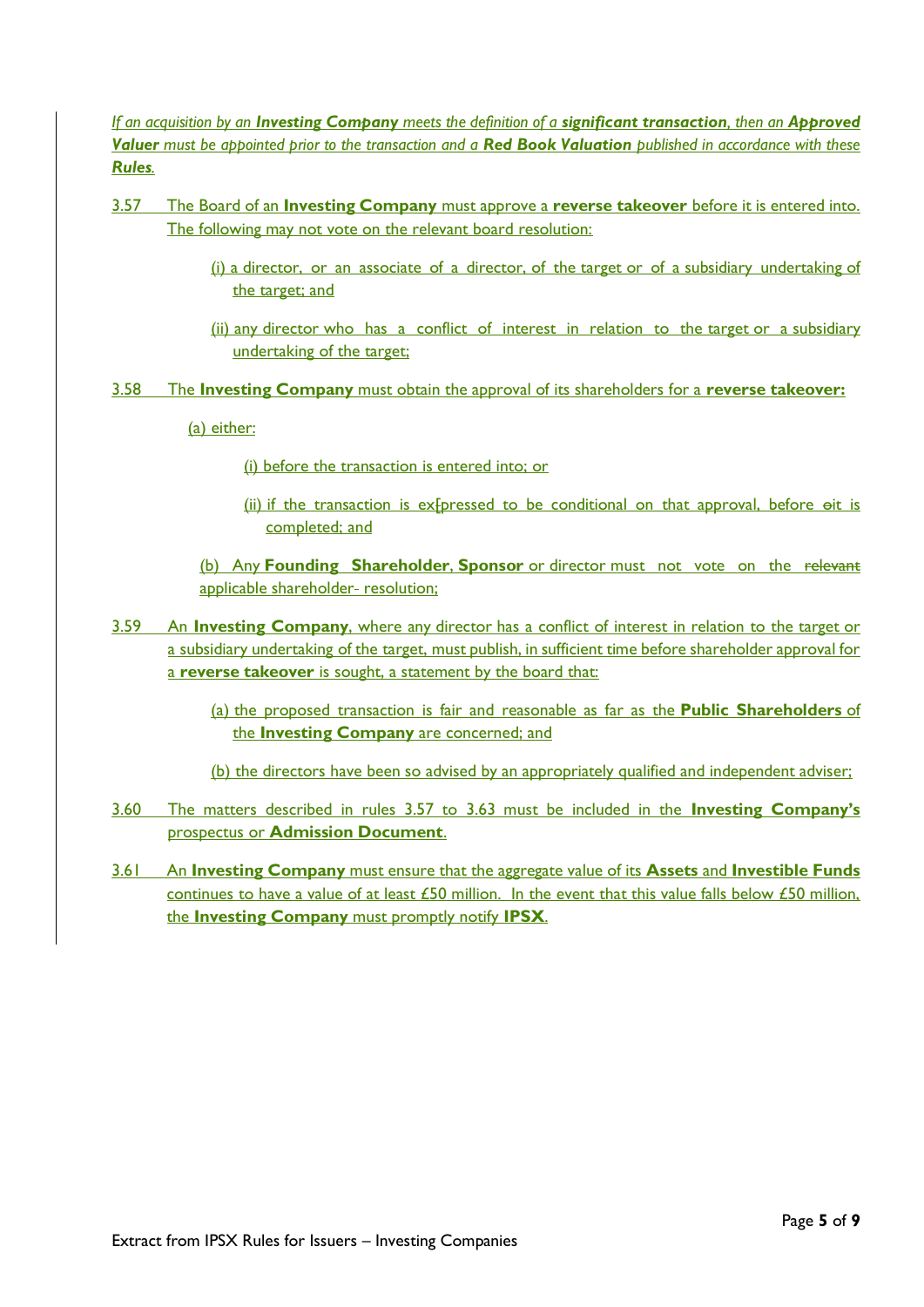Schedule One – Information for Admission Documents

**Investing Company** 

## 57. **Acquisition Policy**

Where the **Issuer** is an **Investing Company**, the **Acquisition Policy**.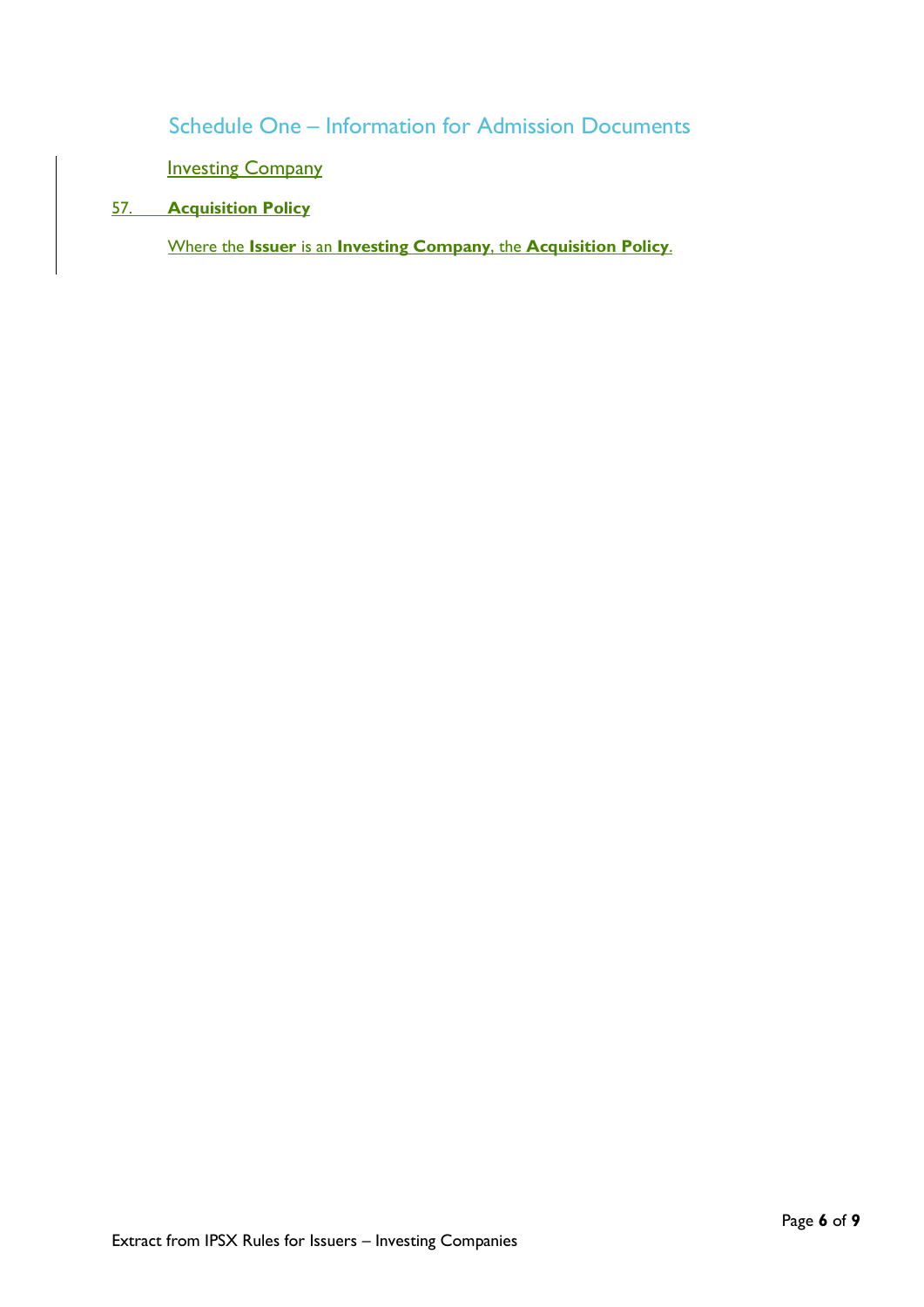# Schedule Two – Core Issuer Information Requirements

Part A– Information requirements for Issue of Securities

All **Applicants** are required to provide **IPSX** with the following information:

|                                     | Information to be supplied                                                                         | <b>Frequency</b>                           |
|-------------------------------------|----------------------------------------------------------------------------------------------------|--------------------------------------------|
| <b>Issuer</b>                       | <b>Issuer</b> institution name                                                                     | On Admission                               |
| <b>Details</b>                      | <b>Issuer</b> institution country of incorporation                                                 | On Admission                               |
|                                     | Issuer institution registered address and, if different,                                           | On Admission                               |
|                                     | its trading address                                                                                |                                            |
|                                     | Brief description of the business, including a                                                     | On Admission                               |
|                                     | description of the underlying Single Commercial                                                    |                                            |
|                                     | Property Asset or the Multiple Commercial                                                          |                                            |
|                                     | <b>Property Asset</b>                                                                              |                                            |
|                                     | The Acquisition Policy (if the Issuer is an                                                        | On Admission                               |
|                                     | <b>Investing Company)Sector</b>                                                                    |                                            |
|                                     | Full names and functions of its Issuer directors                                                   | On Admission, and<br>when Directors change |
|                                     | Full names of significant-Substantial shareholders                                                 | On Admission, and                          |
|                                     | <b>Shareholders</b> as anticipated at the date of                                                  | when significant shareholders              |
|                                     | <b>Admission</b>                                                                                   | change                                     |
|                                     | Financial reporting dates                                                                          | <b>On Admission</b>                        |
|                                     | (fiscal year end)                                                                                  |                                            |
|                                     | Financial reports. If the Issuer is required to publish                                            | On Admission, and when                     |
|                                     | consolidated financial reports, then only consolidated                                             | subsequently published                     |
|                                     | financial reports are required                                                                     |                                            |
|                                     | Name of the Lead Adviser and the Approved                                                          | On Admission, and                          |
|                                     | Valuer                                                                                             | if there is a change                       |
|                                     | Name of the Market Maker or Cornerstone                                                            | On Admission, and if there is a            |
|                                     | <b>Investor Representative(s)</b> (as applicable)                                                  | change                                     |
|                                     | An explanation of the corporate governance                                                         | On Admission, and if there is a            |
|                                     | standards the Issuer has decided to apply                                                          | change                                     |
|                                     | Completed Lead Adviser Declaration in respect of                                                   | On Admission                               |
|                                     | the Issuer in the format specified in Schedule Four in                                             |                                            |
|                                     | these Rules                                                                                        |                                            |
| <b>Instrument</b><br><b>Details</b> | Number and type of financial instruments                                                           | On Admission                               |
|                                     |                                                                                                    | On Admission                               |
|                                     | The number of securities held as treasury shares. if<br>applicable                                 |                                            |
|                                     | Capital to be raised on Admission, i.e. the expected<br>market capital                             | On Admission                               |
|                                     | Number and percentage of Financial Instruments<br>that are expected to form part of the free float | On Admission                               |
|                                     | Expected date of Admission                                                                         | On Admission                               |
|                                     | Expected yield at Admission                                                                        | Pre-Admission                              |
|                                     |                                                                                                    |                                            |
| <b>Property</b>                     | Red Book Valuation reports. On Admission, the                                                      | On Admission and six-monthly               |
| <b>Details</b>                      | Red Book Valuation must not be dated more than                                                     | thereafter                                 |
|                                     | six months prior to the Admission date, unless                                                     |                                            |
|                                     | previously agreed with IPSX                                                                        |                                            |
| Other                               | The information required by Schedule One of the                                                    | On Admission                               |
|                                     | <b>IPSX Rules for Issuers</b> (Information for Admission                                           |                                            |
|                                     | Documents)                                                                                         |                                            |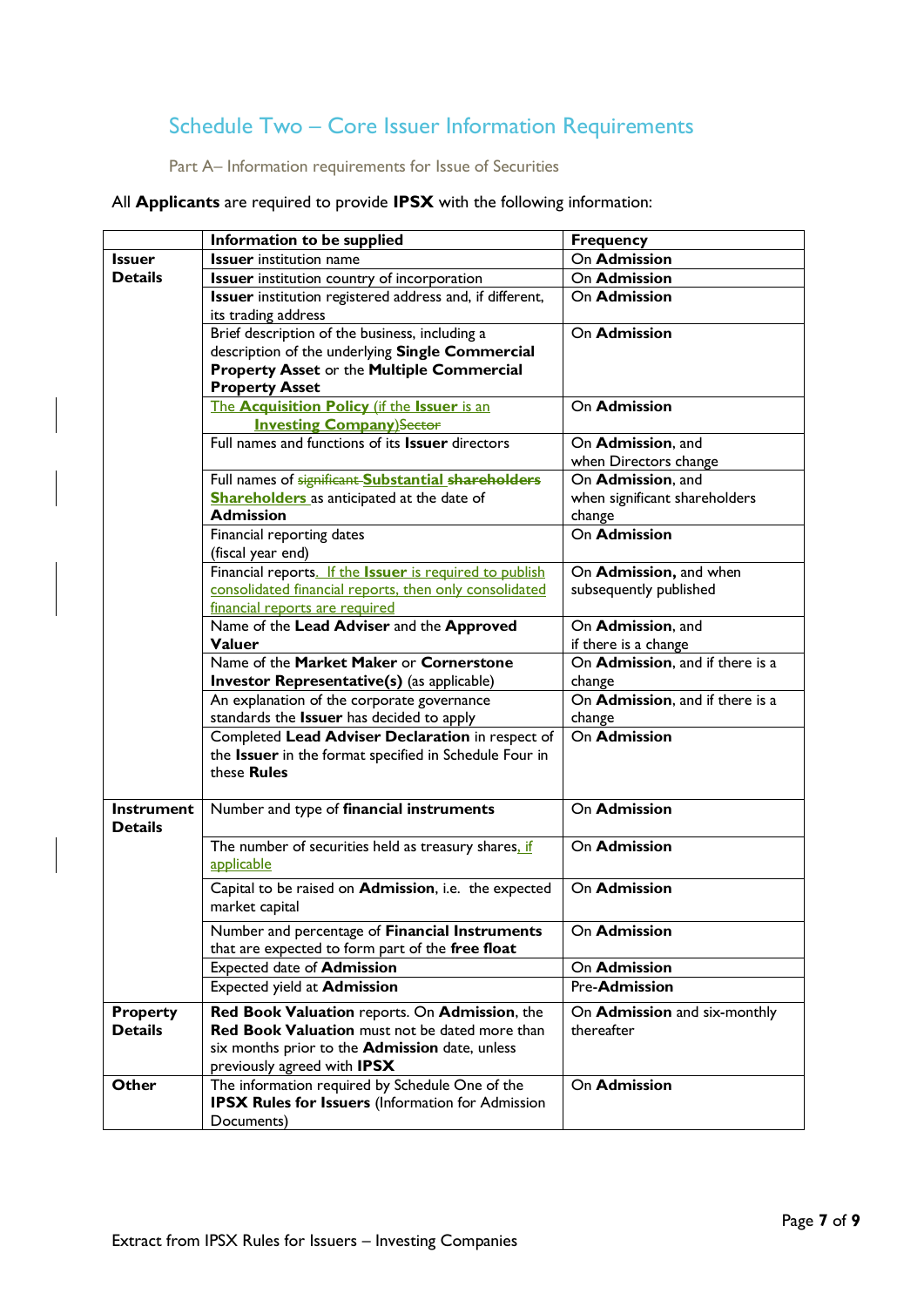# Schedule Five – Class Tests

This Schedule sets out the following **class tests**:

- A. the **Market Value** test;
- B. the **gross rental income** test;
- C. the consideration test.

### A. The **Market Value** test

For **Single Asset Issuers** and **Multiple Asset Issuers**, t<sub>t</sub> The **market value** test is calculated by dividing the market value of the assets that are the subject of the transaction by the market value of the **Issuer's** underlying **Single Commercial Property Asset** or **Multiple Commercial Property Assets**.

For **Investing Companies**, the **market value** test is calculated by dividing the market value of the assets that are the subject of the transaction by the market value of the **Investing Company's Single Commercial Property Asset** or **Multiple Commercial Property Assets**, plus the remaining **Investible Funds** of the **Investing Company**.

### B The **gross rental income** test

The **gross rental income** test is calculated by dividing the **gross rental income** attributable to the underlying assets that are the subject of the transaction by the **gross rental income** of the **Issuer**, unless the **Issuer** is an **Investing Company**, and the acquisition is made in accordance with its **Acquisition Policy** in which case this test is disapplied.

- C The consideration test
	- 1. The consideration test is calculated by taking the consideration for the transaction as a percentage of the aggregate market value of all the **financial instruments** (excluding treasury shares, if any such shares are in issue) of the **Issuer**.
	- 2. For the purposes of paragraph 1:
		- a. the consideration is the amount paid to the contracting party;
		- b. if all or part of the consideration is in the form of **financial instruments** to be traded on a market, the consideration attributable to those **financial instruments** is the aggregate market value of those **financial instruments**; and
		- c. if deferred consideration is or may be payable or receivable by the **Issuer** in the future, the consideration is the maximum total consideration payable or receivable under the agreement.
	- 3. For the purposes of paragraph 2(b), the figures used to determine consideration consisting of: